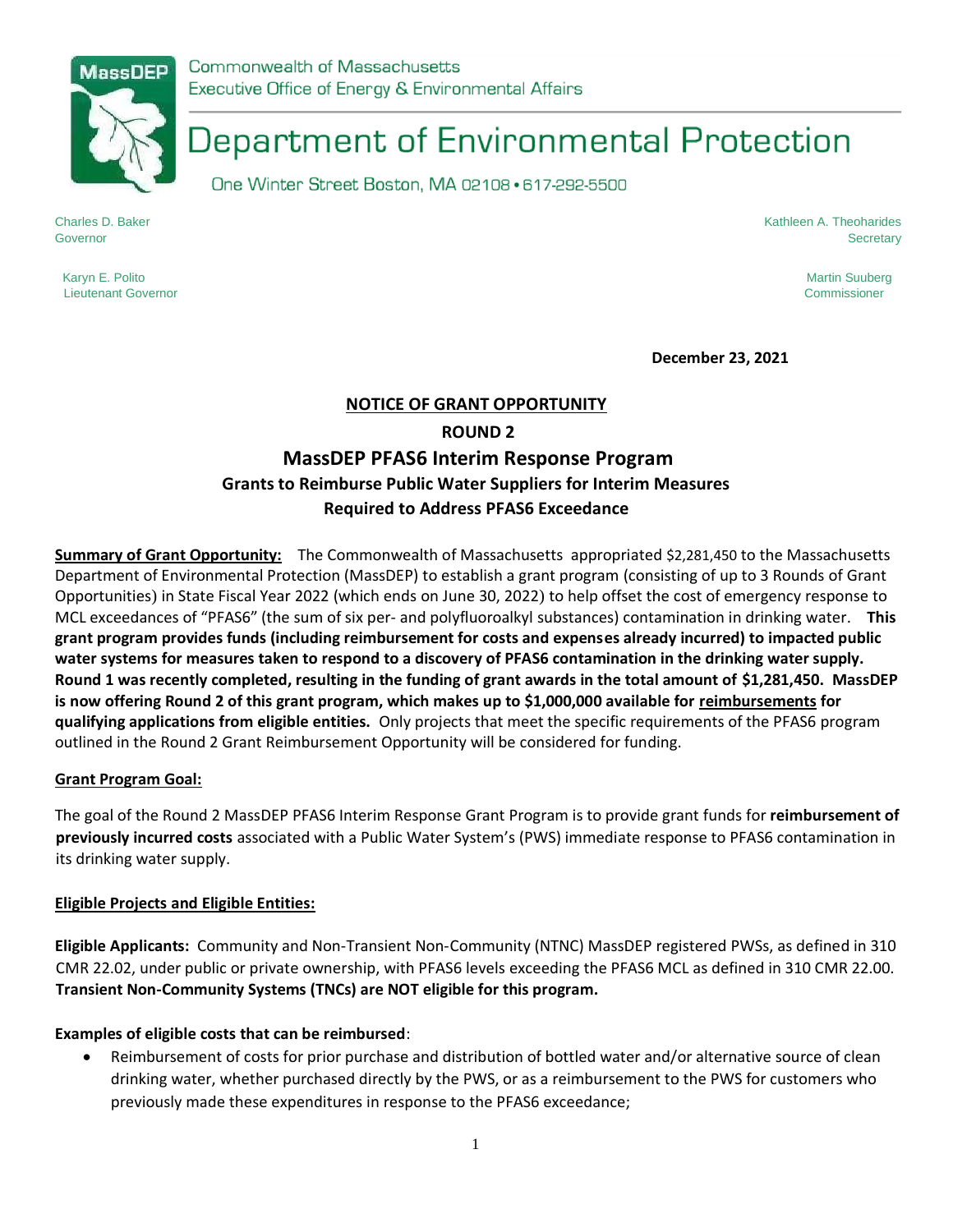- Procuring, installing, and maintaining water vending units;
- Engineering and construction costs associated with:
	- o shutting down one or more wells;
	- $\circ$  reconfiguring the drinking water system to enable blending with a water supply with less (or no) PFAS6 contamination, such that the resulting concentration of PFAS6 does not exceed the MCL;
	- o establishing an interconnection to an alternate water supply; and/or
	- o installing temporary treatment;
- Purchasing water from an adjacent PWS via an interconnection;
- Purchase and distribution of Point of Use (POU) or Point of Entry Treatment (POET) units or water filtration pitchers through a program that has received prior approval from MassDEP's Drinking Water Program; and/or
- Any other immediate action undertaken to provide safe drinking water to PFAS6 impacted users, where PFAS6 levels exceed the MCL.

# **Examples of ineligible costs:**

- New work that might otherwise be eligible, but that has not yet been undertaken;
- Administrative and mailing costs associated with community notification of the PFAS6 exceedance;
- Laboratory and sampling costs for new PFAS6 identification in drinking water;
- Expenses relating to ongoing maintenance and treatment at drinking water facilities (whether or not related to PFAS6 treatment);
- Legal expenses associated with determining liability or addressing other legal matters;
- Planning, design, or construction of new or reconfigured drinking water treatment facilities;
- Costs that have been funded or reimbursed by another federal or state grant or loan program (such as, but not limited to, the State Revolving Fund Program);
- Pilot studies or other investigations that will lead to permanent resolution of the PFAS6 contamination problem; and/or
- Attorney fees, engineering fees, or other administrative expenses related to the PWS response to PFAS6 exceedance.

# **Grant Application Process and Evaluation Criteria:**

# **Grant Program term: approximately 3 months, from March 28, 2022 through June 30, 2022**.

#### **Application Deadlines:**

**The Grant Application deadline for Round 2 of the PFAS6 Interim Response Program is February 1, 2022, at 5 p.m.** 

The Round 2 Grant Opportunity, which is posted on MassDEP's website at [https://www.mass.gov/info-details/water](https://www.mass.gov/info-details/water-resources-grants-financial-assistance)[resources-grants-financial-assistance](https://www.mass.gov/info-details/water-resources-grants-financial-assistance) , includes a procurement schedule for Round 2 applications and announcements describing the steps of the application process, all project proposal and qualification requirements, and a specific format for responding to this Grant Opportunity.

#### **Evaluation criteria:**

This is a **reimbursement** grant program based upon presentation of eligible costs by Eligible Applicants to address PFAS6 contamination on an interim, emergency basis. Eligible applicants will receive funding in accordance with these application requirements:

- Documented PFAS6 exceedance per MGL 310 CMR 22.00
- Status as a Community and Non-Transient Non-Community (NTNC) MassDEP registered Public Water Systems as defined in 310 CMR 22.02, under public or private ownership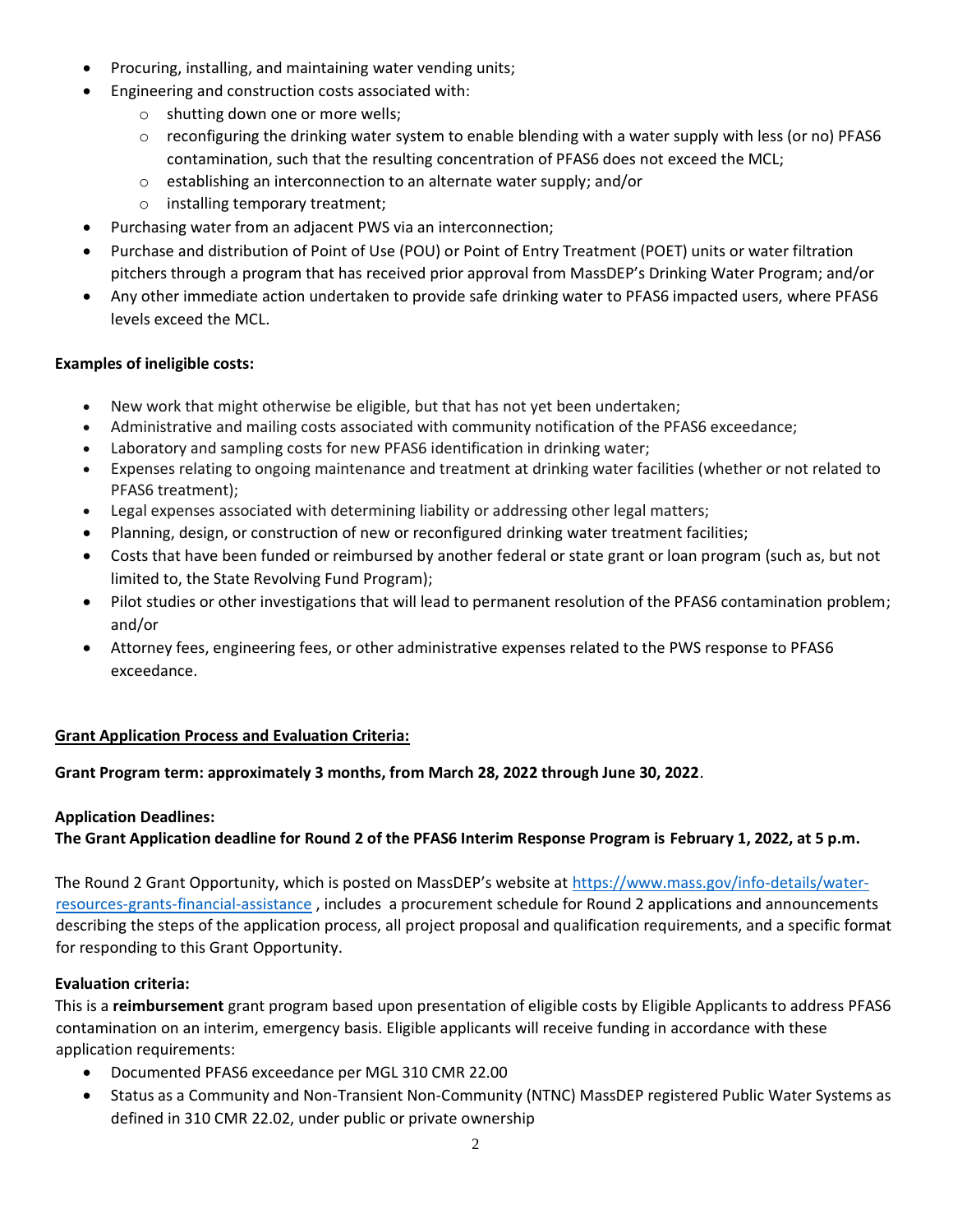- No awards previously received by the PWS in Round 1 of this PFAS6 Interim Response Program
- Existence of an emergency that has not been funded or reimbursed by another federal or state grant or loan program (such as, but not limited to, the State Revolving Fund Program)
- Eligible expenses are already incurred to be submitted for reimbursement

In its discretion, the Grant Review Team may consider any and all relevant information that is or may become available through MassDEP's Statewide Sampling Program or its Drinking Water Program activities, up to and including the date of MassDEP's Grant Review Team's final review meeting for the Round 2 applications, with respect to all applications submitted for funding through this Grant Program.

**Estimated number of awards**: 5+ awards. In its discretion, MassDEP reserves the right to alter the proportional amount of funding for Round 2, based upon applications received and/or public health risks identified that need immediate interim funding to address PFAS6 contamination.

#### **Estimated Maximum award**: per system size (number of users)

| Large (>50,000)         | \$200,000 |
|-------------------------|-----------|
| Medium (>3300 - 49,999) | \$150,000 |
| Small (>500 -3299)      | \$10,000  |
| Very Small (up to 500)  | \$1.500   |

#### **Funding Availability**:

**Funding availability: The total amount of funding currently available for all grant/reimbursement requests through Round 2 of this Program is up to \$1,000,000.** Applicants should note that MassDEP reserves the right not to award the total funding currently available for this program and also reserves the right to award lesser individual grant/reimbursement amounts, based on availability of funds for this application period (i.e., Round 2). MassDEP also reserves the right to increase individual awards if all applicants have received the maximum awards and funds remain to be distributed at the end of the Round 2 application period.

Applicants should note that MassDEP currently anticipates that the following parameters will govern Round 2 of the PFAS6 interim grant awards:

- A maximum award per system size will apply, as noted above;
- If the total amount of eligible requests for Round 2 funds exceeds \$1,000,000, each award in Round 2 will be reduced by a prorated amount based on the Funding Distribution Formula (see Attachment B of the Round 2 Grant Opportunity); and
- If the total amount of eligible requests for Round 2 funds is less than \$1,000,000, in its discretion, MassDEP may direct all or a portion(s) of any remaining funds to those cases with extraordinary public health needs, based upon MassDEP's review of both the facts and project-specific circumstances.

# **Application Completion and Submission Instructions:**

For all requests, applicants must complete the application form provided with the Grant Opportunity. Once the Application Form is complete, the document can be submitted electronically in Microsoft Word; or, to reduce file size, the document may be converted and submitted as an Adobe PDF file.

#### **Applications must be submitted electronically, via email to:**

Yvette DePeiza, PFAS6 Interim Response Program Round 2 Grant Coordinator Massachusetts Department of Environmental Protection